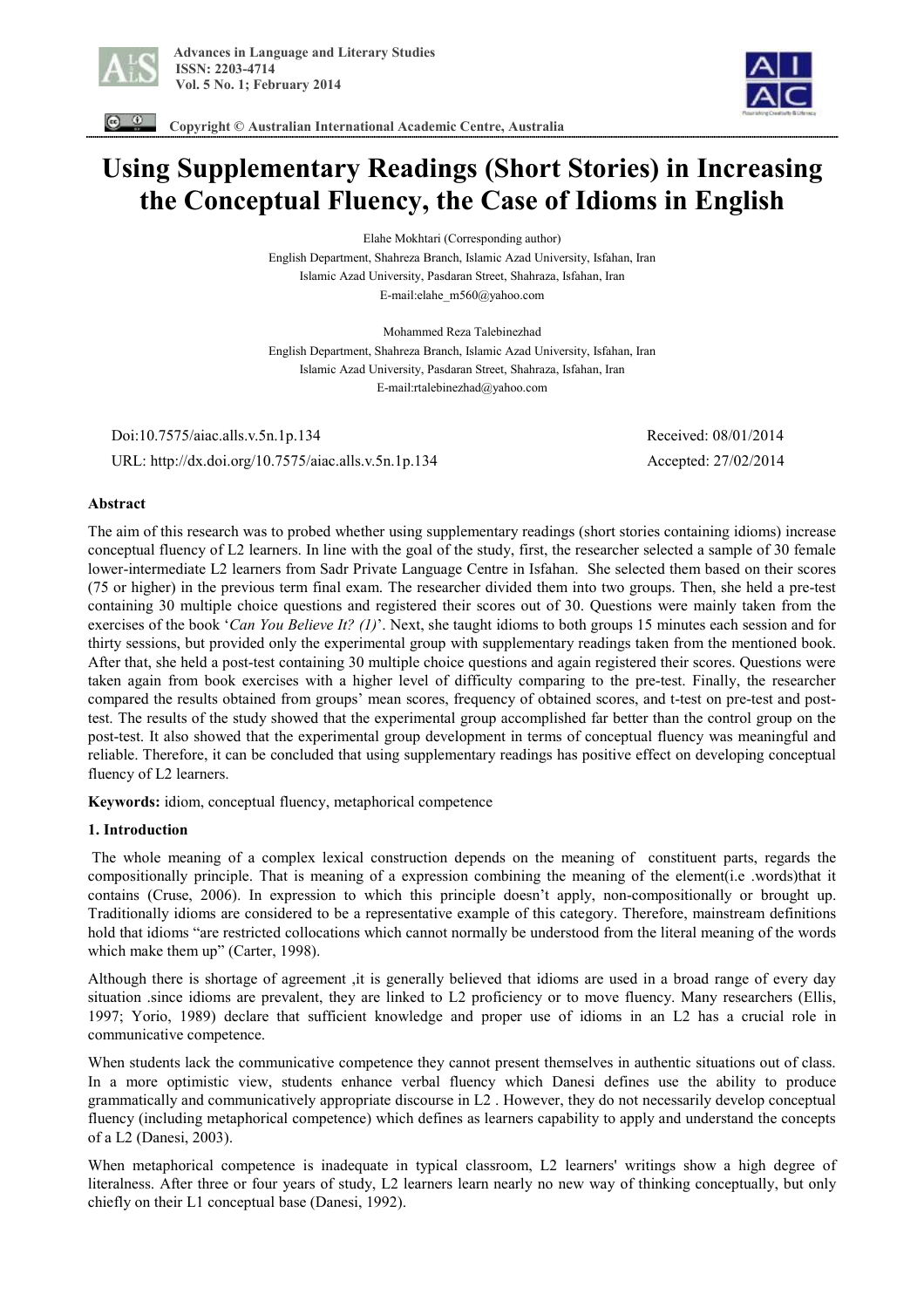Students should be trained strategies to deal with figurative language, and those strategies would help them take advantage of the semantic transparency of some idioms. Conceptual fluency (including metaphorical competence) can be developed in the classroom if students are taught about the underlying cognitive mechanisms (Irjo, 1993).

Formal instruction created to progress pragmatic skills seemed to be greatly efficient when it focuses on formulaic implicatures (Bouton, 1994). Teaching about orientational metaphors underlying phrasal verbs will result in a better acquisition of idiom (Kövecses & Szabó, 1996).

Lack of language textbooks and systematic approach to teaching idioms to second and foreign language learners, it is suggested that Source Language (SL) teachers introduce idioms more regularly and systematically to their students. Increased attention to SL idiomaticity is a necessary first step toward creating a community of learners where the teachers and the learners simultaneously develop their own understanding of what they are doing (Allwright, 2006).

To start with the teaching materials, there are three main approaches relating the teaching of figurative language, which contains, between others, idioms and metaphors. The first type of materials gives figurative language (idioms included) as something special, the second exploits the cognitive linguistic view and the third combines figurative language among the various units (Littlemore & Low, 2006).

It should be noted that idioms are normal rather than special aspect of every day communication. so, a kind of conceptoriented book that includes all the essential information regarding morphosyntactic aspects and appropriateness cues plus authentic language (i.e. figurative language used by native speakers) is a convenient solution to deal with teaching idioms (Danesi, 1995).

## *1.1 Statement of the Problem*

It is broadly accepted that teaching and learning idioms is considered to be not the easiest part of vocabulary instruction but rather a stumbling block (Laufer, 1997). Idiomaticity affects in a negative manner the comprehension at the high level (Marton, 1977). In the same vein, idiomatic expressions are hard to percieve and learn even when the two languages are similar in the use and meaning (Kellerman, 1978/ 1986).

L2 learners cannot easily improve conceptual fluency which in turn multiplies the problem of learning idioms. Learners enhance verbal fluency which is the ability to generate grammatically and communicatively suitable discourse in L2 (Danesi, 2003). However, they do not necessarily develop conceptual fluency which is the ability to use and understand the concepts of a L2 (Danesi, 2003).

It has been frequently observed that students produce discourses with a high level of verbal fluency that appears to lack the conceptual appropriateness that describes the identical corresponding discourses of a native speaker (Danesi, 1995).

It seems that L2 learners' difficulty in learning idioms and their lack of conceptual fluency roots in not having enough exposure to L2 idioms in real life situations.

## *1.2 Purpose of the Study*

Regarding the above mentioned problems, especially the lack of L2 learners' exposure to idioms in real life situations, the purpose of the current study is to investigate whether using supplementary readings (short stories containing idioms) enhance L2 learners' conceptual fluency.

### 1.2.1 Research Question

To pursue the purpose of the study, the following research question was posed:

Does using supplementary readings (short stories containing idioms) enhance L2 learners' conceptual fluency?

### 1.2.2 Research Hypothesis

To answer the research question, the following hypothesis was formulated:

Using supplementary readings (short stories containing idioms) does not enhance L2 learners' conceptual fluency.

## *1.3 Significance of the Study*

Proficiency of appropriate use of idiomatic expressions is a part of important language learning. (Danesi, 1992). On the one hand, because of the extensive use of idiomatic expressions in daily dialogues, and in L2 learners need to learn how to use idiomatic expressions properly to develop speech fluency (De Caro, 2009; Oppenheim, 2000). On the other hand, these expressions often pose particular problems to L2 learning (Cooper, 1998; Fong, 2006; Steinel, Hulstijn, and Steinel, 2007). so, understanding how idiomatic expressions are shown in the mental lexicon of the L2 learners is very important. In the same line, the present study tries to investigate the effect of using supplementary readings (short stories containing idioms) on the possible improvement of conceptual fluency in L2 learners.

## **2. Literature Review**

Idioms are a colorful and appealing aspect of English. They are usually used in every types of language, informal and formal, spoken and written. Idioms frequently have a stronger meaning than non-idiomatic phrases. Idioms may also suggest a particular attitude of the person using them, for example humor, disapproval, exasperation or admiration so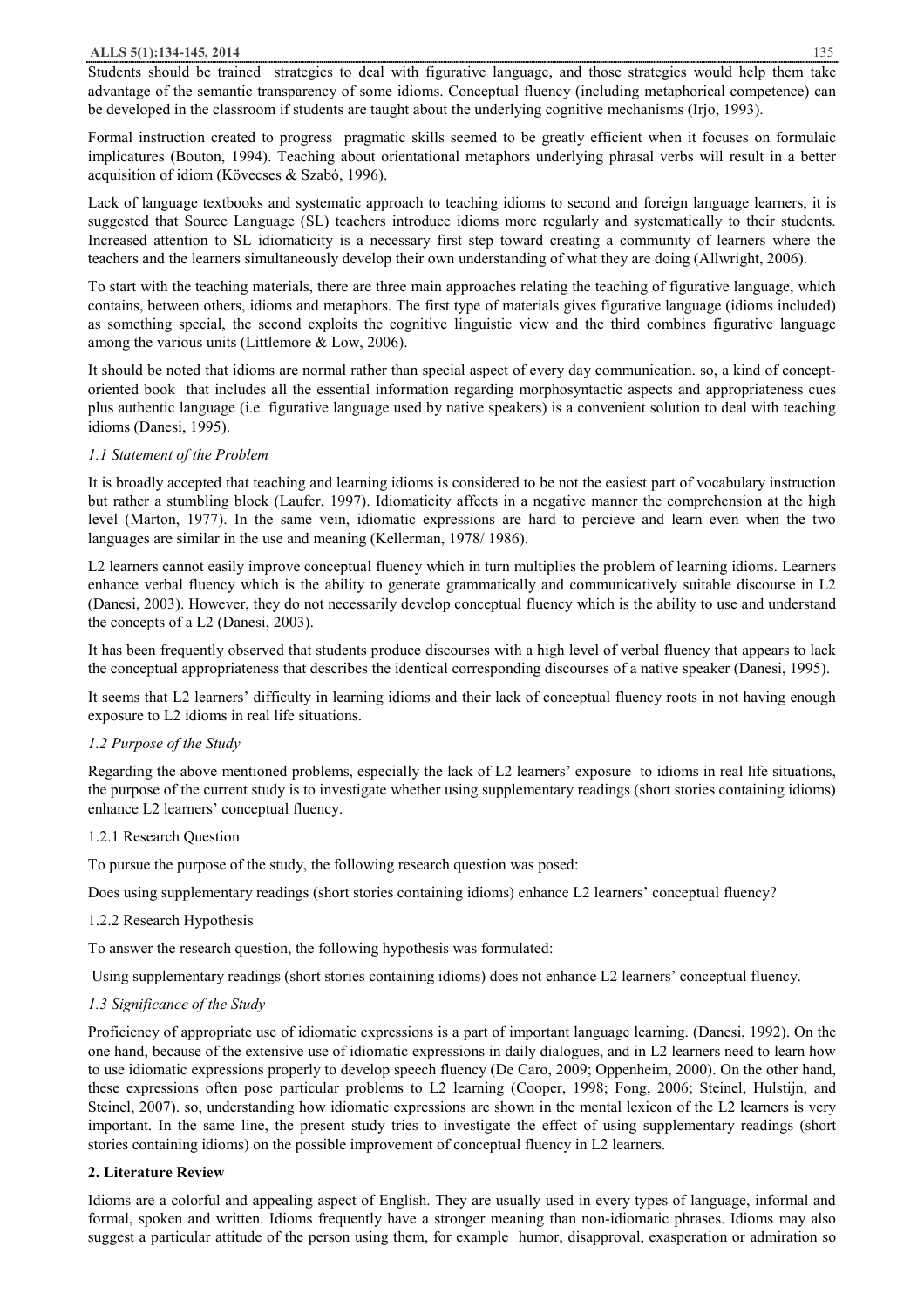you must use them carefully (Irujo, 1993). Unlike novel phrases, idioms are remembered as essential units. Most native speakers frequently use these units in their conversation; therefore, idioms form a very main part of any natural language (Vanlancker-Sidtis, 2003; Wray, 2003).

Glucksberg (2001) classifies idioms as compositional and non-compositional. Compositional idioms have a semantic relation to the idiomatic meaning. *Breaking the ice* is an example in which "the word break corresponds to the idiomatic sense of abruptly changing an uncomfortable social situation, and the word ice corresponds to the idiomatic sense of social or interpersonal tension" (Glucksberg, 2001, p.73). Non-compositional idioms have no relation to the meaning of the idiom. *By and large* has no literal meaning and it is not possible to alter or paraphrase (Glucksberg, 2001, p.73).

Glucksberg (2001) argues that "fixed expressions are recognized the same way as single words, via a process of elimination" (p.70). This means that the beginning of a word or a compound permits the listener or reader to predict its ending .However, regarding expressions like idioms, there may be many beginning with the same word. Thus, predicting the end of an idiom is harder. The prediction depends on when the "keyword" appears. An idiomatic expression where the keyword appears early may be recognized faster than an idiom where the keyword appears late (Glucksberg, 2001).

According to Cooper (1998), people try to analyze idioms in regards of compositionality and to assign independent meanings to the constituents of an idiom, which will shape the overall figurative interpretation. When it is possible to assign meanings to the individual words composing an idiom, like in *don't give up the ship*, it is also easier to combine these meanings to form a figurative interpretation, as opposed to when meanings cannot be assigned to the individual constituents like in *kick the bucket* (p.236).

Children acquiring their native language learn compositional and transparent idioms fairly easy and they treat idioms just as ordinary language. Nonetheless, this way of treating the constituents of an idiom just like any other word is sometimes a problem for second language learners since they try to translate the literal meaning into their native language (Glucksberg, 2001). In addition, the understanding of an idiom is also depending on if the idiom is used conventionally, i.e. as an idiom, or unconventionally, that is, literally (Gibbs, 1980).

A higher degree of transparency as well as context facilitates the general understanding of an idiom (Danesi, 1995).

Talking about idiomatic expressions, attention should be paid to all parts of its circumstances, such as metaphorical competence, conceptual metaphors, followed by conceptual fluency.

To be conceptually fluent in a language is to know, in big part, how that language "reflects" or encodes concepts on the basis of metaphorical reasoning. This kind of knowledge, like gr communicative (pragmatic)and grammatical knowledge, is by and large unconscious in native speakers (Danesi, 1995).

Metaphors provide a means for understanding something abstract in terms of something concrete. These metaphors inform normal ways of talking about life situation. They are not just "poetic" but rather determine "usage" in our language. Our ordinary conceptual system, in terms of which we both think and act, is basically metaphorical in nature (Lakoff & Johnson, 1980). Research offers that at least a fixed part of the human mind is 'programmed' to think metaphorically (see Lakoff and Johnson, 1980; Lakoff, 1987; Johnson, 1987; Danesi, 1992). Metaphor likely underlies the showing of an important part of our common concepts.

A subject matter in the study of Second Language Acquisition (SLA) in lately years is the extent to which learners of an L2 learn how to state themselves in the target language using figurative speech going with the culture. It is called the disregarded dimension in L2 teaching (Danesi, 1992). Gibbs (1994), in researching the psycholinguistic facts on figurative language, explains that "in proper contexts people mostly use the metaphorical asset of a message rather than its literal meaning" (p. 63). so, metaphors are part of communicative interaction (Lantolf & Thorne, 2006).

The conceptual system is an image of reality on which is based every part of human symbolic behavior. Our religious beliefs, figurative arts, social organization and language are rooted in it in some necessary way (Lakoff & Johnson, 1980). But this conceptual system is not something we are usually aware of.

Because communication is based on the similiar conceptual system that we use in acting and thinking, language is a significant cause of indication for what that system is like. but, the analysis of language is especially illuminating since language is our primary means of communication. Since the relationship between the notions in the conceptual system is metaphorical, metaphor at the conceptual level turns "understanding and experiencing one kind of thing in terms of another" (Lakoff & Johnson, 1980). The study of metaphor and its dealings to language and cognition took on a new way in the 1980's with the publication of Lakoff and Johnson's (1980) book *Metaphors We Live By* and with the advance progress of their ideas later in the decade (Lakoff, 1987; Johnson, 1987). Their fundamental point of contention was that metaphors are not only an ornamentation of language, a poetic refrence or a rhetorical device, but rather metaphors and the capacity to *metaphorize* are a basic aspect of human cognition. According to their theory (1987), human cognition and behavior is ruled by and mediated through a non-linguistic conceptual system which is basic in how we arrange and comprehend our percepts, thoughts, and consequently reality (p. 43).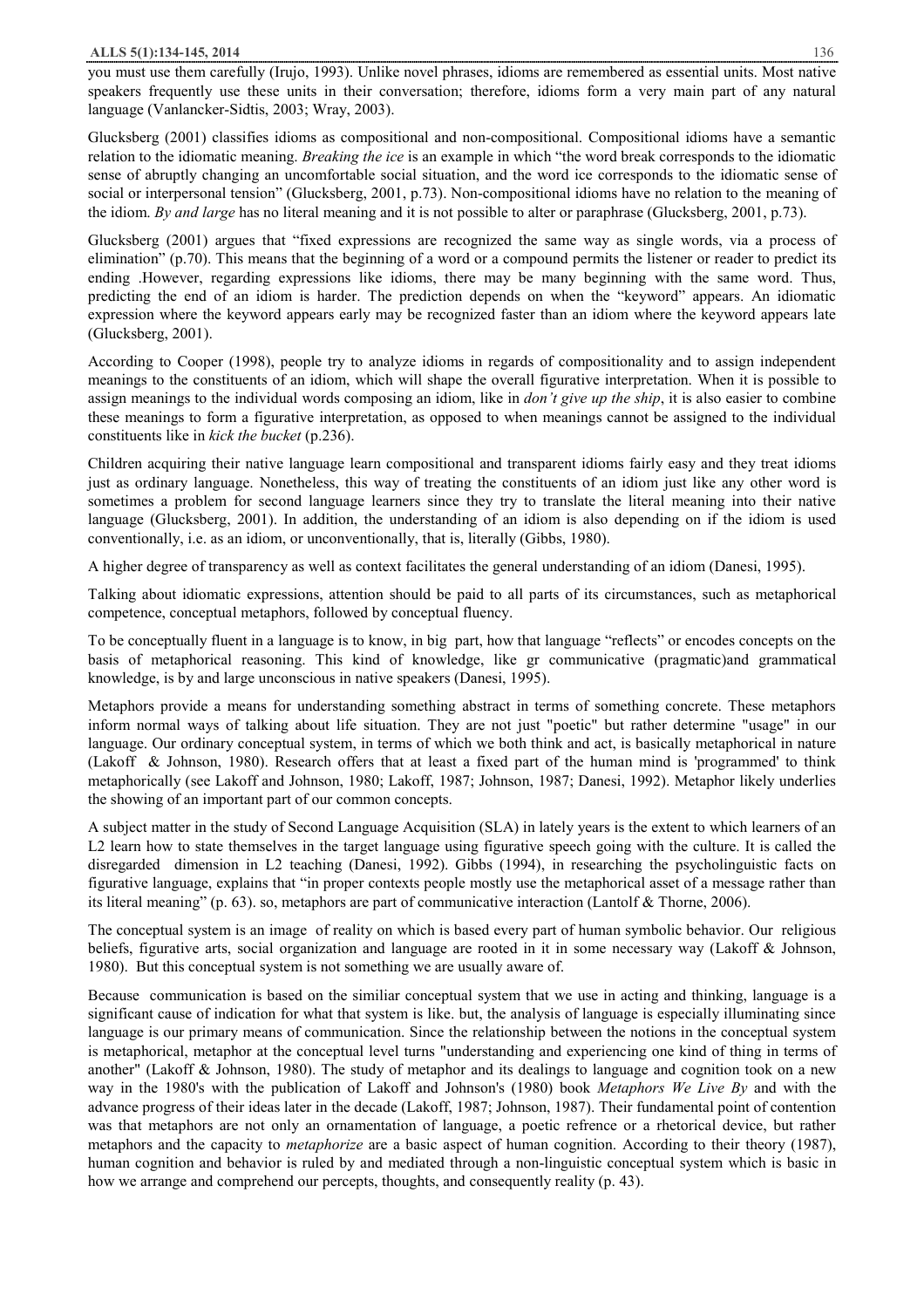There are many aspects of language learning that are not conceptual , mainly because language learners can get quite fluency in the target language without conceptual fluency . For example, they are possibly perceptual, indexical, denotative or iconic, which can be gained by the foreigny language learners without much difficulty (Kecsks, 1999). however speakers with low level of conceptual fluency will never seem native-like.

C*onceptual Fluency Theory* holds that underlying any given linguistic system is a conceptual system which serves as the fundemental not merely for language, however for cognitive functioning in general: we speak, perceive, think, and interpret the world in terms of our conceptual system (Danesi, 1992). In acquiring another language, so, L2 learners must express themselves in the TL while utilizing the L2 conceptual system in order to express themselves in a truly native-like fashion. To be conceptually fluent is to be able to partake in a target culture perception of the physical and social world and to interact with it like a native. Figurative language competence has aroused the interest of a number of L2 researchers (Danesi, 1992).

Danesi (1995) debates that "L2 learners do not achieve the fluency level of a native speaker until they have knowledge of "how that language 'reflects' or 'encodes' concepts on the basis of metaphorical reasoning" (p. 5).

Between foreign language learners there is an presumption that no real fluency is possible in a foreign language unless the learner spends some time in the target language country. Every language learner travelling in the target language country uses wrong or nonnative-like construction ,phrases and words and has experienced a certain kind of hopeless which is the result of not saying meaning the same way as native speakers. What these learners lack most is conceptual fluency which means knowing how the target language reflects or encodes its concepts on the basis of metaphorical structuring (Danesi, 1992) and other cognitive mechanisms (Kovecses & Szabo, 1996).

Foreign language learners usually rely on the conceptual base of their mother tongue and they map target language forms on L1 conceptualizations (Kecskes, 1995).so, their problem is basically not grammatical but conceptual. This is why there is nothing like full profiency of a second or foreign language, and this is where multi-competence should be difrentiated from mono-competence. Foreign language learners have not merely to master the grammatical structures and communicative peculiarities of the new language but also, in order to sound native-like, they have to learn to think as native speakers do, understand the world the way native speakers do, and use the language metaphorically as native speakers do (Kecskes, 1995).

## **3. Methodology**

As mentioned earlier, previous studies have rarely used idioms as a way to develop conceptual fluency in L2 learners. hence, the goal of the current study was to teach idioms through supplementary readings to increase L2 learners' conceptual fluency.

An experimental method of research was used to collect data and find the possible effects of using supplementary readings (short stories containing idioms) on enhancing L2 learners' conceptual fluency. In interpreting the results, this study mainly used a quantitative approach.

## *3.1 Participants*

Participants of the present study were 30 female lower-intermediate L2 learners from Sadr Private Language Centre (SPLC) in Isfahan. They were selected based on their scores (75 or higher) in the previous term final exam. Then, they were divided into two groups of 15 students.

## *3.2 Material*

The material in the present study was the book '*can you believe it (1)*' written by Huizenga in 1996. It was published by OUP publications and included 113 pages, fifteen lessons, review, and appendices in the form of answer key, idiom groups, phrasal verbs, and lexicon.

The logic behind selecting the book was its availability, its frequent publication, its volume, the number of lessons, and being among the best-sellers.

### *3.3 Instruments*

Instruments used in the present study were mainly a pre-test and a post-test.

The Pre-test was held to evaluate the students' proficiency level in idioms. It consisted of thirty multiple choice questions. Each choice was an idiom. Idioms were mainly those L2 Learners had learned in previous terms or among more fashionable ones included in the book exercises (see Appendix 1).

The Post-test was also held after teaching idioms and providing one group with short stories containing idioms (supplementary reading) at the end of the term. It also consisted of thirty multiple choice questions taken from the book exercises. Here again, each choice was an idiom. But, this time the idioms were those learners had learned for the first time. Therefore, post-test enjoyed a higher level of difficulty (see Appendix 2).

### *3.4 Procedures*

To answer the research question, the researcher conducted the following steps: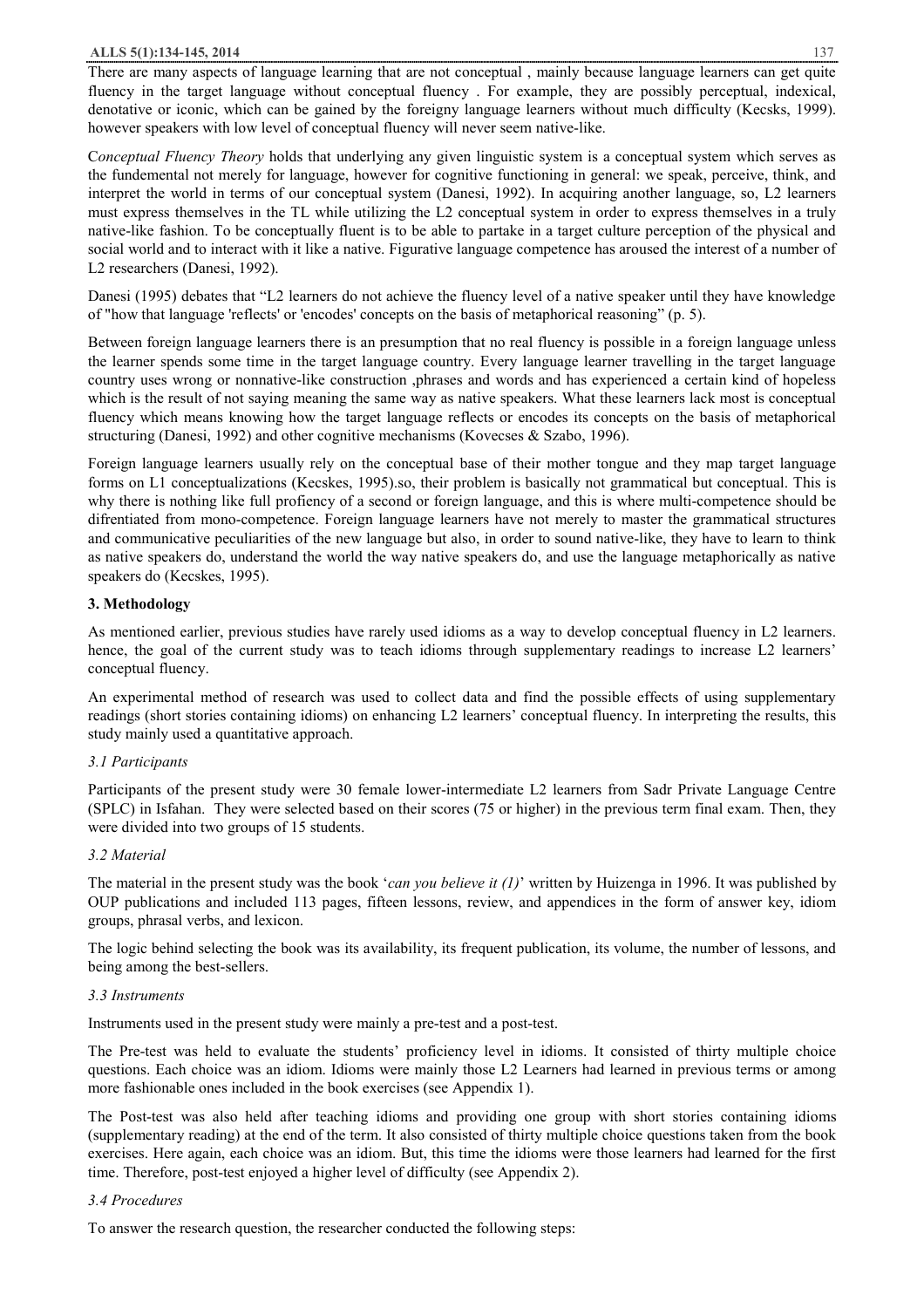First, the researcher selected a sample of 30 female lower- intermediate level students of SPLC based on their score (75 or higher) in previous term final exam.

Then, she held a pre-test for both groups. It consisted of thirty multiple choice questions containing idioms taken from the exercises of the book '*Can you believe it?*' The researcher selected more fashionable idioms and allocated two questions to each lesson. She registered students' score out of thirty for both groups. She also conducted a t-test.

Next, the researcher taught both groups idioms fifteen minutes each session for thirty sessions. She wrote the idioms on the board and gave some intances. At the end of each session she provided only one of the groups with the copies of supplementary readings/ stories to study at home. The stories contained the same idioms taught in the class. Neither the first nor the second group had access to the original book or its exercises.

After that, the researcher held the post-test. It also consisted of thirty multiple choice questions containing idioms taken from the exercises of the book '*Can you believe it?*' She allocated two questions to each lesson. This time the researcher selected idioms which students had learned in class and rarely heard before. Again she registered students' score out of thirty for both groups. She also conducted a t-test.

Finally, the researcher submitted raw data to SPSS 16.0 and compared the results obtained from the pre-test and posttest for both groups to establish the effect of using supplementary readings containing idioms on enhancing students conceptual fluency. She also used histograms and tables in illustrating the results.

## **4. Results and Data Analysis**

This part provides the detailed statistical analysis conducted throughout the research.

*4.1 Participants' Mean Score on Pre-test* 

Table 1. Descriptive Statistics of the Performance of Control and Experimental Group on Pre-test

| group        | n  | Pre-test |                |
|--------------|----|----------|----------------|
|              |    | mean     | Std. Deviation |
| Experimental | 15 | 9.9333   | 3.88158        |
| Control      | 15 | 8.4667   | 4.27395        |
| Total        | 30 | 9.2000   | 4.08023        |

The difference of mean scores between control and experimental group (1.4666) on pre-test is not significant which shows both groups are approximately at the same level of proficiency in terms of conceptual fluency (see table 1).

*4.2 Frequency of the Obtained Scores of Control and Experimental Groups on Pre-test* 



# Pre-test (Control Group)

Figure 1. Frequency of the Scores of Control Group on Pre-test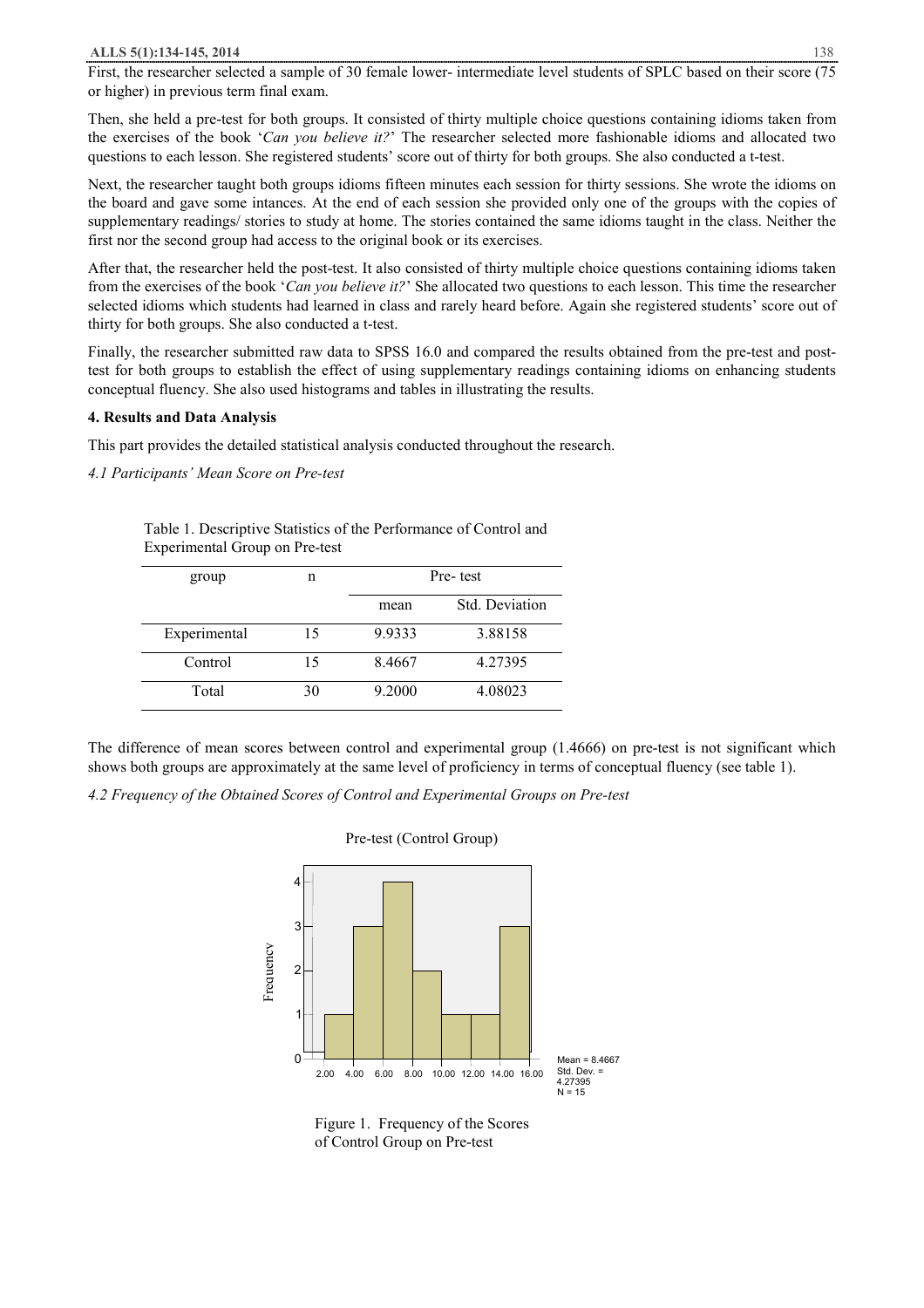

Figure 2. Frequency of the Scores of Experimental Group on Pre-test

The range of scores obtained by both groups out of 30 was more or less the same. Therefore, both groups were approximately at the same level of proficiency on pre-test in terms of conceptual fluency (see figure 1 and 2).

| Table 2. T-test |    |       |
|-----------------|----|-------|
|                 |    | Sig.  |
| 0.984           | 28 | 0.334 |

In order to ensure that there is no important difference between the control and experimental groups regarding their conceptual fluency, t-test was performed. The results, as Table 2 shows, indicate that that there is no statistically significant difference between experimental and control group ( $t2$ ,  $30 = 0.984$ ,  $p > 0.005$ ) in their implementation on pre-test.

*4. 3 Participants' Mean Score on Post-test*

Table 3. Descriptive Statistics of the Performance of Control and Experimental Group on Post-test

| group        | n  | Post-test |                       |
|--------------|----|-----------|-----------------------|
|              |    | mean      | <b>Std. Deviation</b> |
| experimental | 15 | 23.6667   | 3.15474               |
| control      | 15 | 20.4000   | 4.71775               |
| total        | 30 | 22.0333   | 4.27892               |

The difference of mean scores a control among and experimental group on post-test is higher than that of pretest (3.2667 > 1.4667) which shows treatment (supplementary readings containing idioms) was effective for experimental group (see table 3).

*4.4 Frequency of the Obtained Scores of Control and Experimental Groups on Post-test* 



#### Post-test (Control Group)

Figure 3. Frequency of the Scores of Control Group on Post-test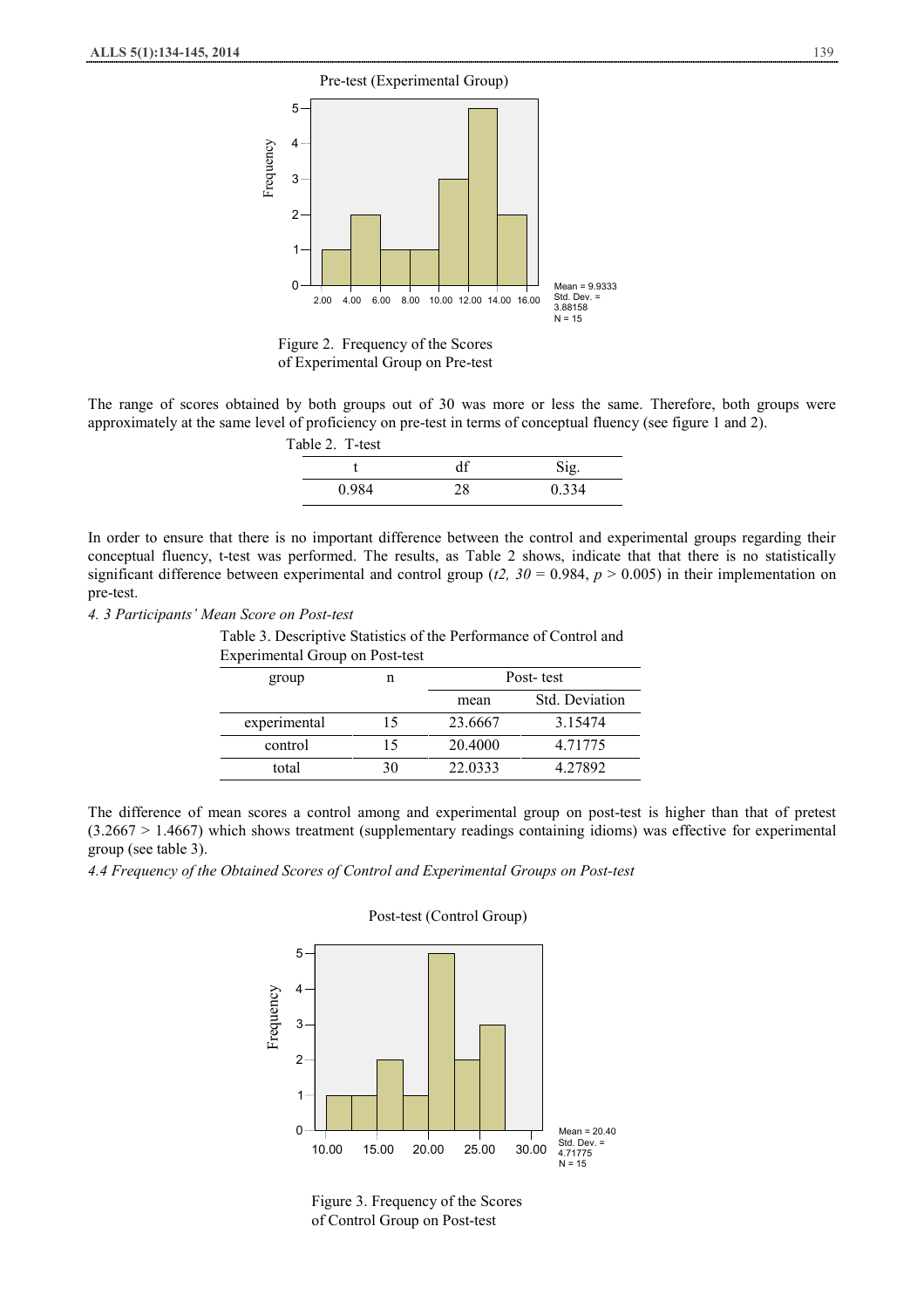#### Post-test (Experimental Group)



of Experimental Group on Post-test

In comparison with the pre-test, both groups obtained better scores on post-test (see figures 3 and 4). But on the one hand, the lowest and highest scores of experimental group (18 & 28) are higher than that of control group (10 & 27.5). And on the other hand, the difference between the highest and lowest scores for experimental group (10) is less than that of control group (17.5). It shows that experimental group was positively affected by the treatment (supplementary readings containing idioms). The scores obtained by experimental group were close to the mean which shows the homogeneity of the group in terms of conceptual fluency. Therefore, the experimental group developed its conceptual fluency in a meaningful way while control group development was not reliable or homogeneous.

| Table 4. T-test |    |       |
|-----------------|----|-------|
|                 | df | Sig.  |
| $-2.815$        | 28 | 0.009 |

In order to ensure that there is a significant difference between the control and experimental group in their performance on post-test, t-test was performed. The results, as Table 4 shows, indicate that there is a statistically important difference between experimental and control group (*t2, 30* = -2.815, *p* < 0.005) regarding their conceptual fluency on post-test.

*4.5 Comparison of the Performance of Groups on Pre-test and Post-test* 

The difference between the Performance of Groups on Pre-test and Post-test is shown in figure 5.



Figure 5. The Difference between the Performance of Groups on Pre-test and Post-test

### **5. Discussion**

In this part, the obtained results are discussed in an effort to answer the following research question of the study:

Does using supplementary readings (short stories containing idioms) enhance L2 learners' conceptual fluency?

In order to answer the research question, first, the researcher selected two female lower-intermediate groups of L2 learners in SPLC. The, she held a pre-test containing 30 multiple choice questions. Next, she taught idioms to both control and experimental groups, but provided only experimental group with supplementary readings (short stories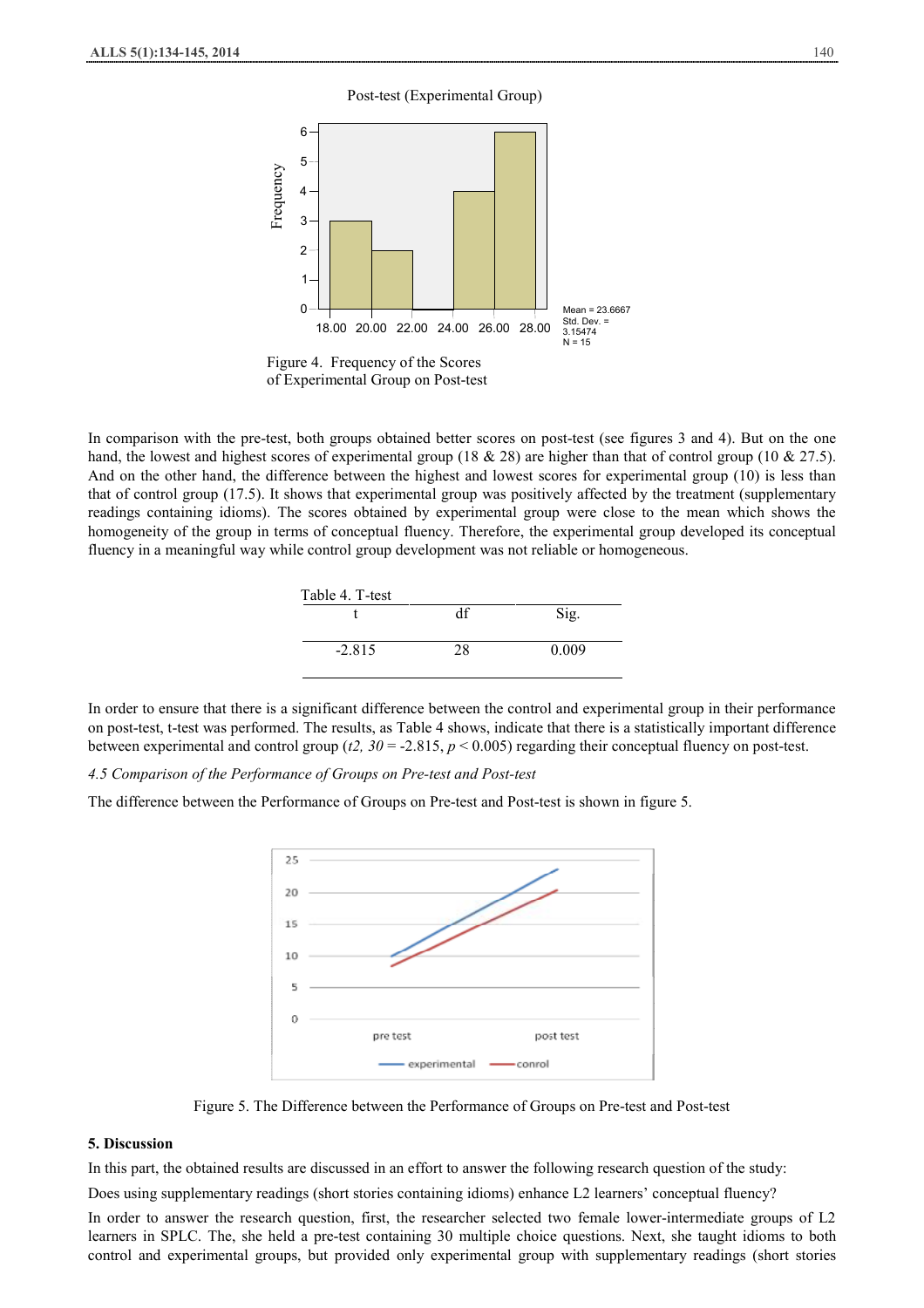containing idioms). After that, she held a post-test containing 30 multiple choice questions with a higher level of difficulty comparing to the pre-test. Finally, the researcher compared the results of mean score, frequency of scores, and t-test on pre-test and post-test for both groups to determine the possible development of participants' conceptual fluency in L2.

Comparing participants' mean score on pre- test and post-test shown in tables 4.1 and 4.3 respectively shows that the difference of mean score of control and experimental groups was not significantly different on pre-test, but it showed a significant difference on post-test.

Comparing the results of t-test for pre-test and post-test shown in tables 4.2 and 4.4 concedes the results of mean score for groups.

Close examination of figures 4.1 to 4.4 shows that the range of scores obtained by control and experimental groups on pre-test was approximately the same while this range on post-test was very better for experimental group. The scores obtained by experimental group were also close to the mean which shows the homogeneity of the group in terms of conceptual fluency. Therefore, the experimental group developed its conceptual fluency in a meaningful way while control group development was not reliable or homogeneous.

Considering what was mentioned above, it can be concluded that participants who were at the same level of proficiency in terms of conceptual fluency on pre-test performed differently on the post-test. In other words, experimental group performed better on the post-test. This fact concedes the positive effect of using supplementary readings on enhancing conceptual fluency of L2 learners.

The results obtained from the current study is in line with the results of other studies done on the development of conceptual fluency of L2 learners including Danesi (1995), Talebinezhad (2007), Hashemian and Talebinezhad (2007) and Ghane shirazi and Talebinezhad (2013). All of the mentioned studies like the present study held that it is possible to enhance the conceptual fluency of L2 learners to a meaningful degree.

# **6. Conclusions**

The present study was aimed at investigating the effect of using supplementary readings (short stories containing idioms) on developing conceptual fluency of L2 learners. Based on the discussion of the results, the following conclusions were drawn:

- Fluent non-native speakers, even highly competent speakers of English, cannot understand and comprehend idiomatic expressions in different situations as well as native speakers.
- · Idioms are an indispensible part of language; they can have several meanings depending on the context within which they are used. so, they are difficult for L2 learners. But they should not be ignored in L2 teaching.
- · On the one hand, lack of idiomatic knowledge can have a negative impact on L2 learners' performance in real life situation in L2 setting. On the other hand, learning idiomatic expressions help L2 learners in better communication in the target culture.
- Considering the difficulty of idioms for L2 learners, one cannot expect L2 learners to understand the meanings of idioms outside context or to produce them in their own speech or writing. What is very useful for students to learn and use the expressions is using contexts containing idioms compatible with the students' level of proficiency in L2.
- · Comparing idioms in L2 to idioms in learners' native language can be useful in developing conceptual fluency if they are somehow the same.
- · Contexts containing idioms with more similarity to the real life situations can have a better effect on the development of conceptual fluency in L2 learners.

So it can be concluded that context plays a major role in the construction of idiomatic meaning and having contextualized idioms in the L2 learners' syllabus can be really useful in enhancing their idiomatic conceptual fluency. Therefore, using supplementary readings in the form of short stories containing idioms has a positive impact on developing conceptual fluency of L2 learners.

# **References**

Allwright, R. (2006). *Six promising directions in applied linguistics*. London: Palgrave Macmillan.

Bouton, L. (1994). *Can NNS skill in interpreting implicatures in American English improved through explicit instruction*? A pilot study on pragmatics and language learning presented at Urbana-Champaign, University of Illinois. http:// www. *eric.ed.gov/?id=ED398742*

Carter, R. (1998). *Vocabulary. Applied linguistics perspectives*. New York: Routledge.

Cooper, T. C. (1998). Processing of idioms by L2 learners of English. *TESOL Quarterly .*Vol.33, pp. 233-262. http:// www.public.iastate.edu

Cruse, A. (2006). *A glossary of semantics and pragmatics*. Edinburgh: Edinburgh University Press.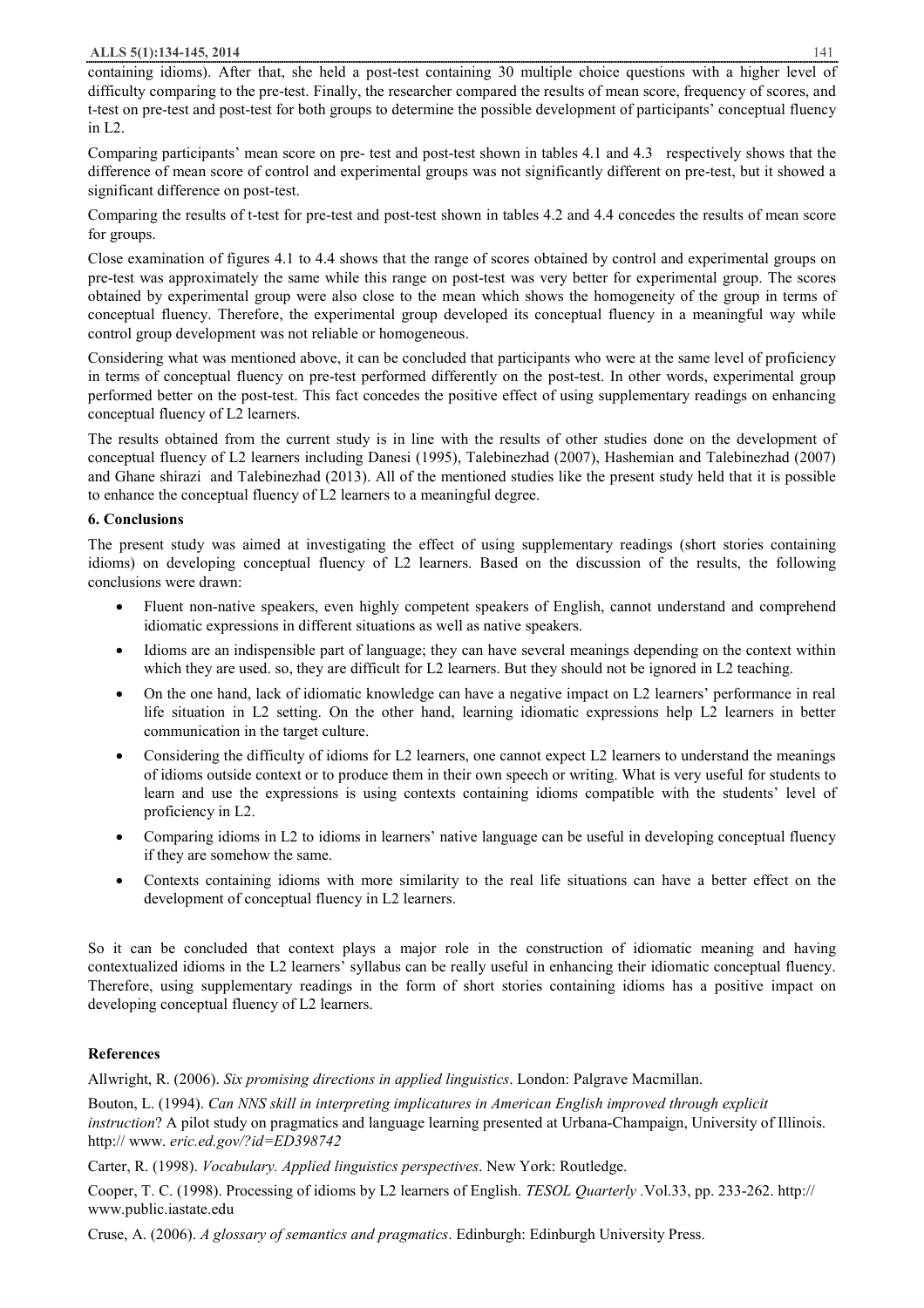Danesi, M. (1992). Metaphorical competence in second language acquisition and

second language teaching: the neglected dimension. In ALATIS, J.E. (ed.). *Georgetown* 

*University Round Table on Languages and Linguistics, pp.* 489-500. Washington

DC: Georgetown University Press. http://www.engl.polyu.edu.hk/metaphor/lit/danesi\_conceptualfluency.pdf

Danesi, M. (1995). Learning and teaching languages: the role of "conceptual fluency. *International Journal of Applied Linguistics .*Vol. 5, No. 1*.* http:// www.engl.polyu.edu.hk/metaphor/lit/danesi\_conceptualfluency.pdf

Danesi, M. (2003). *Second language teaching. A view from the right side of the brain*. Holland: Dordretcht.

De Caro, E. E. R. (2009). The Advantages and Importance of Learning and Using Idioms in English. *Cuadernos de Lingüística Hispánica .*Vol. 14, pp.121-126. http:// www.dialnet.unirioja.es/descarga/articulo/3618851.pdf

Ellis, N. (1997). *Vocabulary acquisition: word structure, collocation, word-class, and meaning*. Cambridge: CUP.

Fong, Y. Y. (2006). *An experimental investigation to determine the utility of conceptual metaphors and metonymies in enhancing idioms comprehension for EFL undergraduate learners of English*. Unpublished master's thesis, Tamkang University, Taipei, Taiwan. http:// www. *tkuir.lib.tku.edu.tw* 

Ghane Shirazi, M., & Talebinezhad, M.R. (2013). Develpoing intermediate EFL learners' metaphorical competence through exposure. *Theory and Practice in Language Studies .*Vol. 3, No. 1, pp.135-141. http:// www.ojs.academypublisher.com

Gibbs, R. W. (1994). *The poetics of mind. Figurative thought, language and understanding.* Cambridge: CUP.

Gibbs, R.W. (1980). Spilling the beans on understanding and memory for idioms in conversation. *Memory & Cognition .* Vol.8, pp. 449-456*.* http:// link.springer.com/article/10.3758%2FBF03213418

Glucksberg, S. (2001). *Understanding Figurative Language. From Metaphors to Idiom.* Oxford: OUP.

Hashemian, M, & Talebinezhad, M.R. (2007). The development of conceptual fluency and metaphorical competence in L2 learners. *The Fourth TELLSI Conference*. http:// www.linguistik-online.de/.../hashemiannezhad Huizenga, J. (1996). *Can you believe it?* Oxford: OUP.

 Irujo, S. (1993). Steering clear: avoidance in the production of idioms. *International Review of Applied Linguistics.Vol.31, pp. 205-219. http://* www.degruyter.com/view/j/iral.1993.31.issue.../iral.1993.31.3.205.xml

Johnson, M. (1987). *The Body in the Mind*. Chicago: The University of Chicago Press.

Kecskes, I. (1995). Concept formation of Japanese EFL/ESL students. Yamato-matchi: IUJ.

Kecskes, I. (1995). Concept formation of Japanese EFL/ESL students. Yamato-matchi: IUJ.

Kecskes, I. (1999). Conceptual fluency and the use of situation-bound utterances in L2. *Journal of Links & Letters.*Vol.2, pp. 145-161*.* http:// www.ddd.uab.es/pub/lal/11337397n7p145.pdf

Kellerman, E. (1986). *An eye for an eye: crosslinguistic constraints on the development of the L2 lexicon*. New York: Pergamon Institute of English.

Kellerman, E. (1978). Giving learners a break: native language intuitions as a source of predictions about transferability. *Working Papers on Bilingualism*, *pp.59-92*. http:// www. eric.ed.gov/?id=ED153469

koveces and Szabo,(1996).Idioms:a view from cognitive semantics. *Journal of Applied linguistics .Vol. 17(3). pp. 326- 355.* http:// www. applij.oxfordjournals.org/content/17/3/326

Lakoff, G. (1987). *Women, fire and dangerous things.* Chicago: University of Chicago Press.

Lakoff, G., & Johenson, M. (1980). *Metaphors we live by.* Chicago: University of Chicago Press.

Lantolf, J. P., & Thorne, S. L. (2006). *Sociocultural theory and the genesis of second language development.* Oxford: OUP.

Laufer, B. (1997). What's in a word that makes it hard or easy: some intralexical factors that affect learning of words. Cambridge: CUP.

Littlemore, J., & Low, G. (2006). *Figurative thinking and foreign language Learning*. New York: Palgrave McMillan.

Marton, W. (1977). Foreign vocabulary learning as problem number one of

foreign language teaching at the advanced level. *Interlanguage Studies* 

*Bulletin .*Vol. 2, pp.33-47*.* http:// www. www.metaphorik.de/15/andreou-galantomos.pdf

Oppenheim, N. (2000). *The importance of recurrent sequences for nonnative speaker fluency and cognition*. Ann Arbor: The University of Michigan.

Steinel, M. P., hulstijn, J., & Steinel, W. (2007). Second language idiom learning in a paired associate paradigm. Effects of direction of learning, direction of testing, Idiom Imageability and Idiom Transparency. *Studies in Second Language Acquisition .*Vol. 29, pp. 449-484. http:// www. sla.sjtu.edu.cn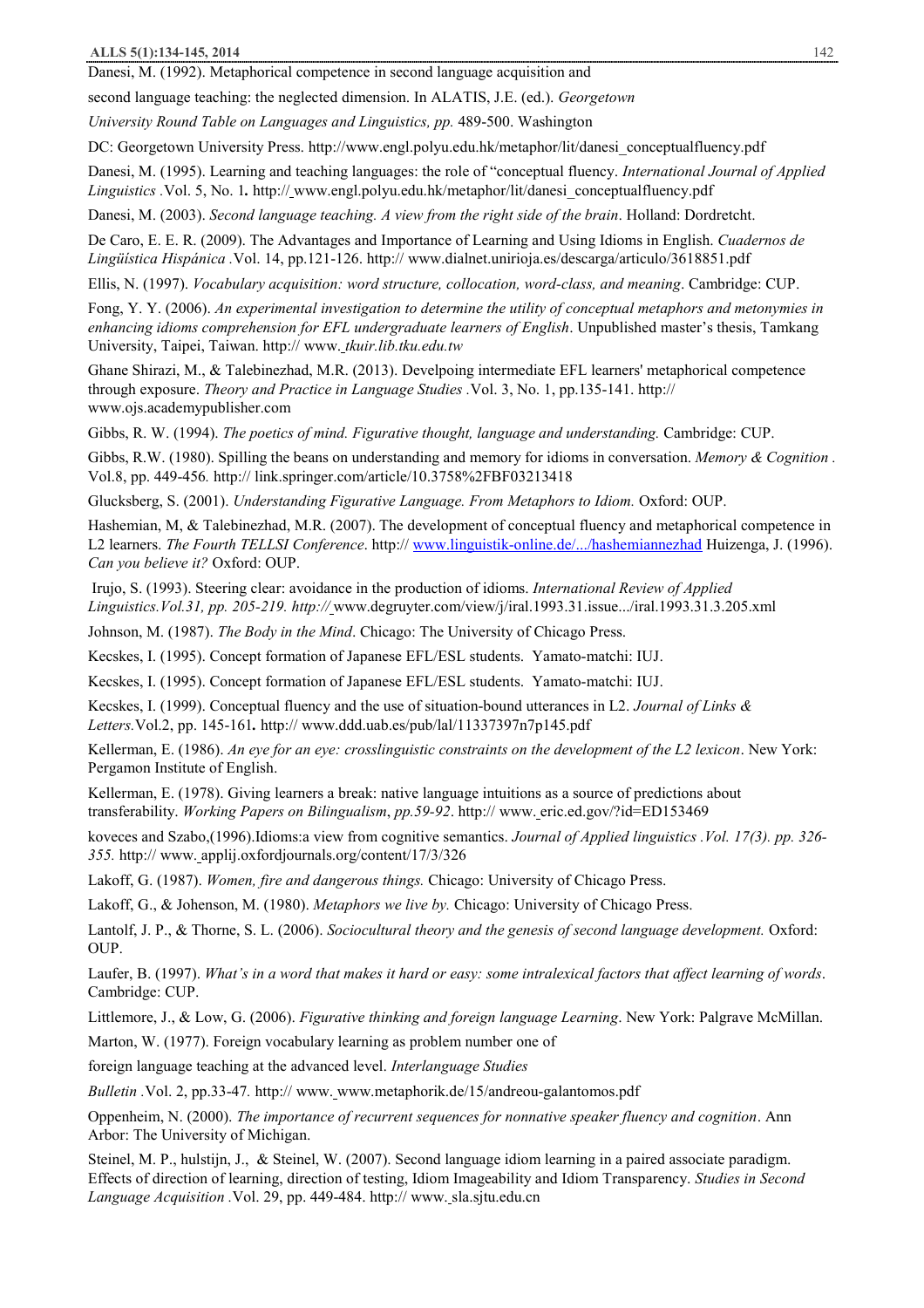Talebinezhad, M.R. (2007). Conceptual fluency and metaphorical competence in second language acquisition: two sides of the same coin? *Journal of Social Sciences and Humanities of Shiraz University.*Vol.26, No.4*.* http:// www.ensani.ir/.../20110226140458

Vanlancker-Sidtis, D. (2003). Auditory recognition of idioms by native and non-native

speakers of English: It takes one to know one. *Applied Psycholinguistics .*Vol. 24, pp. 45-57. http://www.researchgate.net/...Auditory recognition of idioms by native

Wray, A. (2003). *Formulaic language and the lexicon*. Cambridge: CUP.

Yorio, C. (1989). *Idiomaticity as an indicator of second language Proficiency*. Cambridge: CUP.

## **Appendix 1 Pre-test**

Name:

Complete these parts of stories. Fill in the blanks with idioms. ………………………………………………………………………………………… 1. What makes you ……? a) lose it b) get rid of c) take look d) can't stand 2. I want to ………….. that smell. a) can't stand b) picks up c) get rid of d) laugh at 3. A woman is …………… from Vancouver to Victoria. a) sits down b) is red in the face c) after a while d) taking a ferry 4. What time do you usually ……… to your house or apartment? a) go back b) is red in the face c) slow down d) calm down 5. They usually ………….. at night. a) run away b) fall asleep c) heads for d) calm down 6. She ……… what she sees. a) is horrified by b) makes herself at home c) has fallen asleep d) wakes up 7. He ……….. the elevator and goes to the street. a) gets better b) going after c) is in a big trouble d) gets on 8. She is ………… a heart attack. a) fast sleep b) turn off c) get in d) getting over 9. The business man ................ and crashes in to a lamp post.<br>a) calms down b) freaks out c) pays for a) calms down b) freaks out c) pays for d) on the way 10. We pay for the 50 pagers, puts them in his car, and ……….. the office. a) get rid of b) as for c) head for d) crazy about 11. I …………. Spiders and snakes, aren't you? a) is in to b) am fed up with c) am frightened by d) after a while 12. Do you want to ………… Mozart? a) put onb) listen to c) is crazy about d) right away 13. Basketball is her favorite sport. She …………. It. a) is crazy about b) is steaming c) speed up d) get along with 14. She is studying Chinese ……….. Japanese. a) fed up with b) laugh at c) as well as d) look like 15. I'd like to ………, but my boss doesn't want me to. a) slow down b) take vacation c) just in time d) see eye to eye 16. Can you …………. me, please? a) save the day b) easy as pie c) is steaming d) take of a picture 17. You're late again! The boss is steaming, you ……….. now. a) are crazy about b) are hanging on for dear life c) are in big trouble d) are getting along with everyone. 18. Hurry! The plane is going to ………. in ten minutes. a) Take away b) take off c) slow down d) get better 19. I don't want to play this game anymore. I ………….. it. a) am fed up with b) drop by c) was over d) made a mistake 20. The cat has my shoes! …………. them …………from him! a) listen…to b) cheer…up c) Take…off d) Take…away 21. The teacher will ……….. the students early. a) let out b) stare at c) come across d) belong to 22. The guards had ………… and forgotten to lock it. a) save the day b) was over c) made a mistake d) show up 23. The bikes ………..john. a) belong to b) stare at c) think about d) let out 24. Hurry! If you don't ……….. now, you'll be late. a) lie down b) get up c) show up d) drop in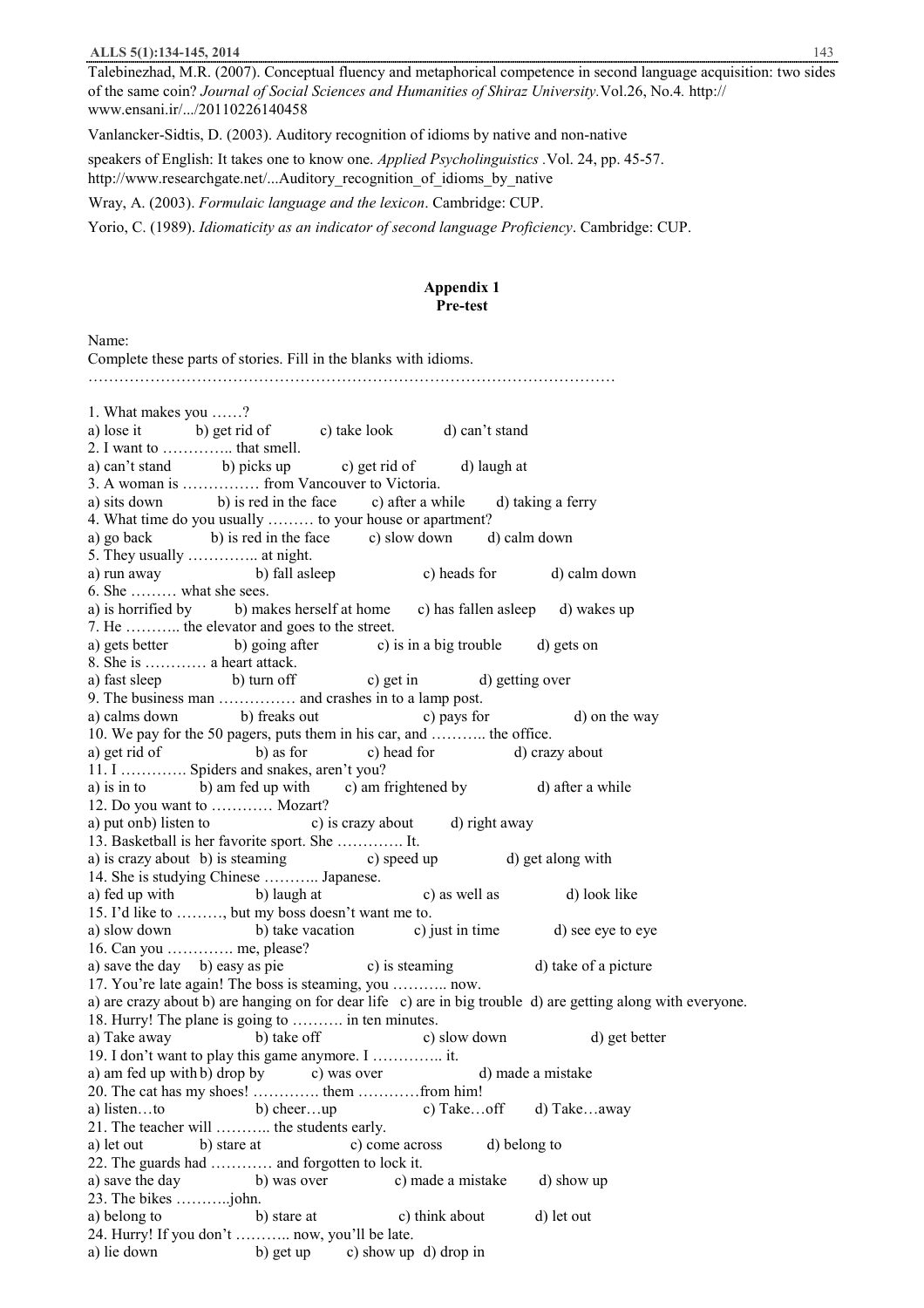| 25. I miss you. Please  when you're in town. |                |                   |                |  |
|----------------------------------------------|----------------|-------------------|----------------|--|
| a) drop out of<br>b) make a living m         |                | c) drop in        | d) in addition |  |
| 26. The police will  the crime.              |                |                   |                |  |
| a) come across                               | b) at times    | c) see eye to eye | d) look in to  |  |
| 27. Please don't  me.                        |                |                   |                |  |
| a) at once                                   | b) stare at    | c) so far         | d) dirt poor   |  |
| 28. What do you  this book?                  |                |                   |                |  |
| a) think about                               | b) belong to   | c) in addition    | d) show up     |  |
| 29. I'll  my old car.                        |                |                   |                |  |
| a) give away                                 | b) well off    | c) easy as pie    | d) lie down    |  |
| 30. Pavel wants to  school.                  |                |                   |                |  |
| a) get mad at                                | b) drop out of | c) well off       | d) break in to |  |

## **Appendix 2 Post-test**

Name:

Complete these parts of stories. Fill in the blanks with idioms. ...................................................................................................................................................... 1) Carmen, why did you …………… that Tv again? You've watched enough for today. a) take a look at b) get rid of c) turn on d) can't stand 2) These Programs …………….. . Turn it off now. It's time to do your home work. a) are getting worse b) picks up c) can't stand d) slow down 3) The stylist ……………. his comb from his pocket. a) is red in the face b) picks up c) takes out d) sits down 4) Koon man is still angry. I'll never …………… that salon! he says. a) go back to b) at home c) interested in d) sits down 5) The woman quietly goes to another room and calls the police "please hurry". She says, "before he wakes up and ……………. . a) is horrified by b) take a nap c) has fallen asleep d) runs away 6) The police arrive right away. The thief is still …………….., the police arrest the man, walter Morgano, age 35. a) fall sleep b) turns over c) make a mistake d) taking a nap 7) I can't ……………. this cold. I have a headache. a) get out of b) get better c) get over d) get out of 8) Mr. Ramirez, can I ………….. work early today? I'd like to go home and go to bed. a) get on b) get out of c) cheer you up d) again and again 9) One day, Betty Vaughn, a school teacher, ………… at a mall near her house. a) speed up b) on the way c) goes shopping d) going after 10) He won't want to ……………… the repair to the car. a) get in b) Pay for c) freaks out d) heads for 11) Hey Giorgio. Why don't you ………….. to night. I don't know. I have lots of home work. a) drop by b) frightened by c) listen to d) as for 12) I'll call you ………… to see how it's going. a) after while b) lots of c) right away d) take off 13) The Bubble lady, as she is called, says that life is full of tragedy. "This is a way to …………… people aren't laughing at. a) is into b) are crazy about c) cheer…up d) as well as 14) You are …………… to the Grand can you? How wonderful! Can I come? a) won't believe your eyes b) get in c) taking a vacation d) going after 15) I was there a few years ago and loved it. Do you have your camera? You'll want to….. . a) on vacation b) are in big trouble c) take pictures d) take away 16) We're late! We have to …………… a little. a) slow down b) crazy about c) speed up d) as well as 17) We'll ……………….. if we're late for school again. Ms. Vine will get angry. a) be in big trouble b) as for c) going after d) after a while 18) Robert Noland doesn't ………….. his neighbor. a) again and again b) get along with c) keep on d) going after 19) Why are the police ……………me? a) is steaming b) is fed up with c) take off d) is in to 20) People in Bodengraven love to …………… at their local Mc Donald's restaurant. a) later on b) easy as pie c) spend time d) think a bout 21) It was time to …………… the hostages. a) let out b) made a mistake c) was over d) fall asleep 22) One evening, Tracey schelans ki ………………… and fell asleep. a) lay down b) belong to c) take a took d) turn off